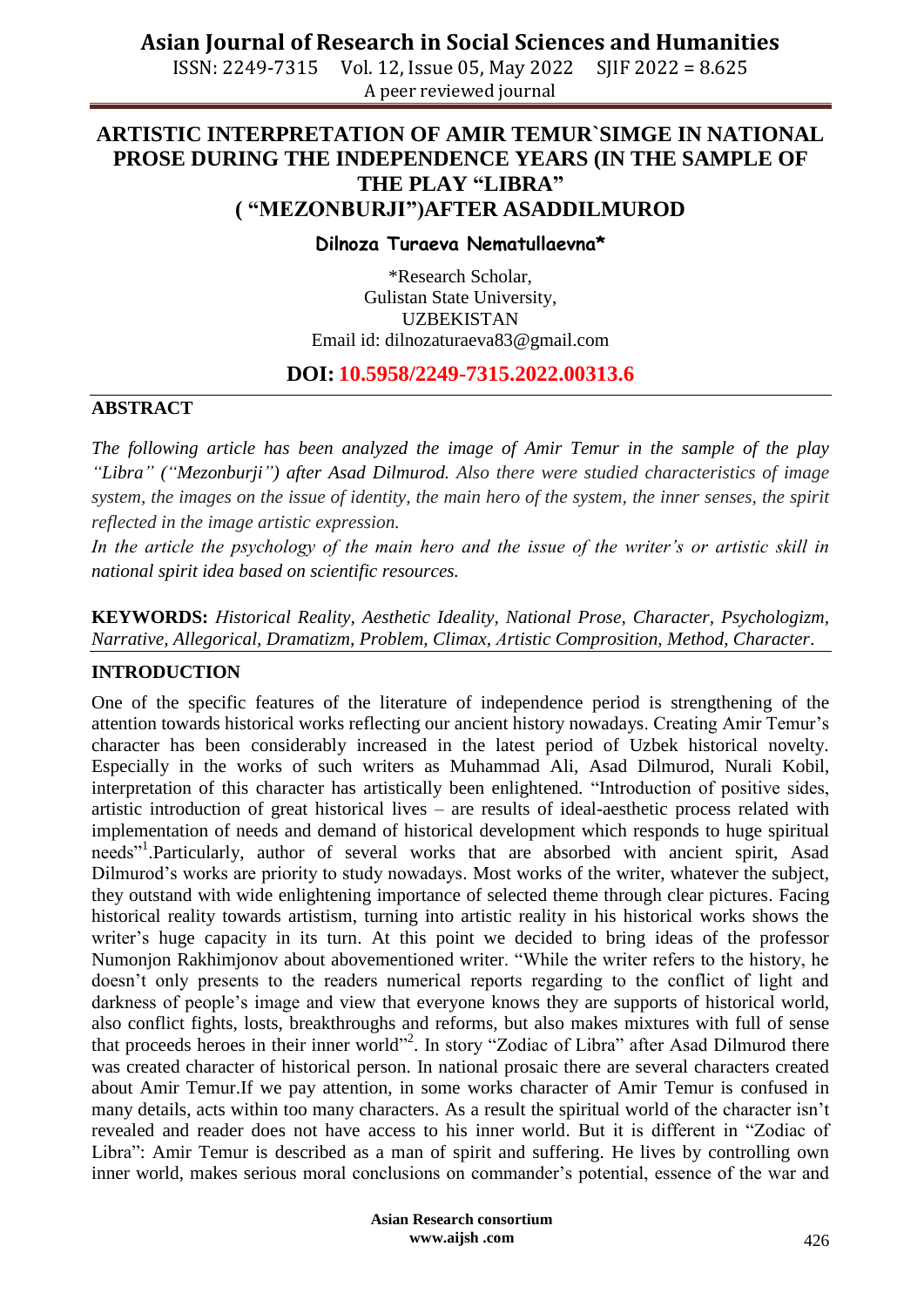ISSN: 2249-7315 Vol. 12, Issue 05, May 2022 SJIF 2022 = 8.625 A peer reviewed journal

interrelations of people by connecting his soul with outer world. In the story there was revealed spiritual and inner world of Amir Temur so neatly, that it could increase artistism of the story and provide reality of historical person in the story. Military operations in the story were created not as simple details, but through Amir Temur's character's pictures related to inner world and spirit. Amir Temur's character in the story "Zodiac of Libra" differs from Amir Temur of historians' imagination. Following word art while creating artistic character is very important. "The main reason of inclination to create characters of great historical lives in literature and arts – is that they carry live and reliable features in their own outstanding personality and activity in history which we are almost forgetting"<sup>3</sup>. The plot of the story is very interesting. It is not due to enlightening simple fights in military operations, but creating hero's character through pictures related with inner world of human. The specifity in creating character by writer is provided with this factor. The writer first of all tries to explore Amir Temur's great feature- inner world as a human. The story begins with the death of astrologist Abubakr Kamariy and inviting to the supremacy scientist Akhmad who was unknown to people as an "astrologist" be Amir Temur. In the story are given several episodes related to night-dreams of Amir Temur. This process i.e. has important task in creating character based on folklore traditions. Amir Temur's favor to scientist Akhmad is a result of night dream that he saw. During the development of evidences in the story, this favor toward Akhmad increases the attention so that Amir Temur's mind gets totally connected with him.In reader's opinion attention to his spiritual condition is paid much more attention in the story.But while reading the story reader can understand that this was done in order to strengthen dramaticism of the story through deepening Amir Temur's psychology like, such a great commander as Amir Temur can not leave the influence of night dream and being helpless in front of simple astrologist.The plot of the story also starts with night dream of Amir Temur. In his night dream he gets tired in waterless heat, gets thirsty and when fell down at an old saxaul, a thin person comes to help him. The person with staff under that saxaul was new selected astrologist Akhmad. From this point of the story Amir Temur's inner world starts improving. The conditions that passed in his spirituality give the story huge inspiration. After a long time, Amir Temur had the same night dream. He neatly searches for the spring in a hot desert, but cannot find it. Then he notices Akhmad sitting under saxaul with his top bended staff. After seeing him Amir Temur calls him with a loud voice and wakes up with full body of sweat. The writer exactly with this episode shows how capable was Akhmad. Though, starting from here reader has particular interest towards this character. The writer takes the character of Akhmad as a basement for creating Amir Temur's character. Attention of the reader is mainly drawn to inner excitement passed in his spirituality. This favorable person has served to give perfection to Amir Temur's character in the story. It is impossible to imagine artistic-aesthetic essence and concept of the story without Mavlono Akhmad. The conception that sustainable belief leads to victory, was introduced. As a result we explore one more feature of great commander – as a simple person, i.e. a man of soul: "Humid and hot weather like heated oven does not allow alone, and finally in his spirit started continuous colic. When colic strengthens, suddenly that exclamation ("Someone come to me at nights") is expressed, then looking around, slowly closes ears with anxiety. If closes eyes to sleep, far away Mavlono Akhmad appears with his turban on head and starts shaking his staff if something is needed<sup>"4</sup>. The character proceeds so strong spiritual feelings, sometimes he day dreams when he is vigilant and his mind was busy with pale faced person with his staff. His top-bended staff directed to the sky suddenly disappears and commander's soul is again full of answerless secrets, in his mind he struggles with his own inner world. As you can see, as spiritual condition of the character raises to the edge point, it contains culmination of the story and it provides continuity of pictures in the story. The artistic detail – top-bended staff, created by the writer, also targeted used in creating character.Episodes rich with strong dramaticism in the story – Amir Temur's struggles in his inner world are basements for developing as a character. While the writer artistically interpretes historical person's symbol, first of all he creates his inner world. At the same time he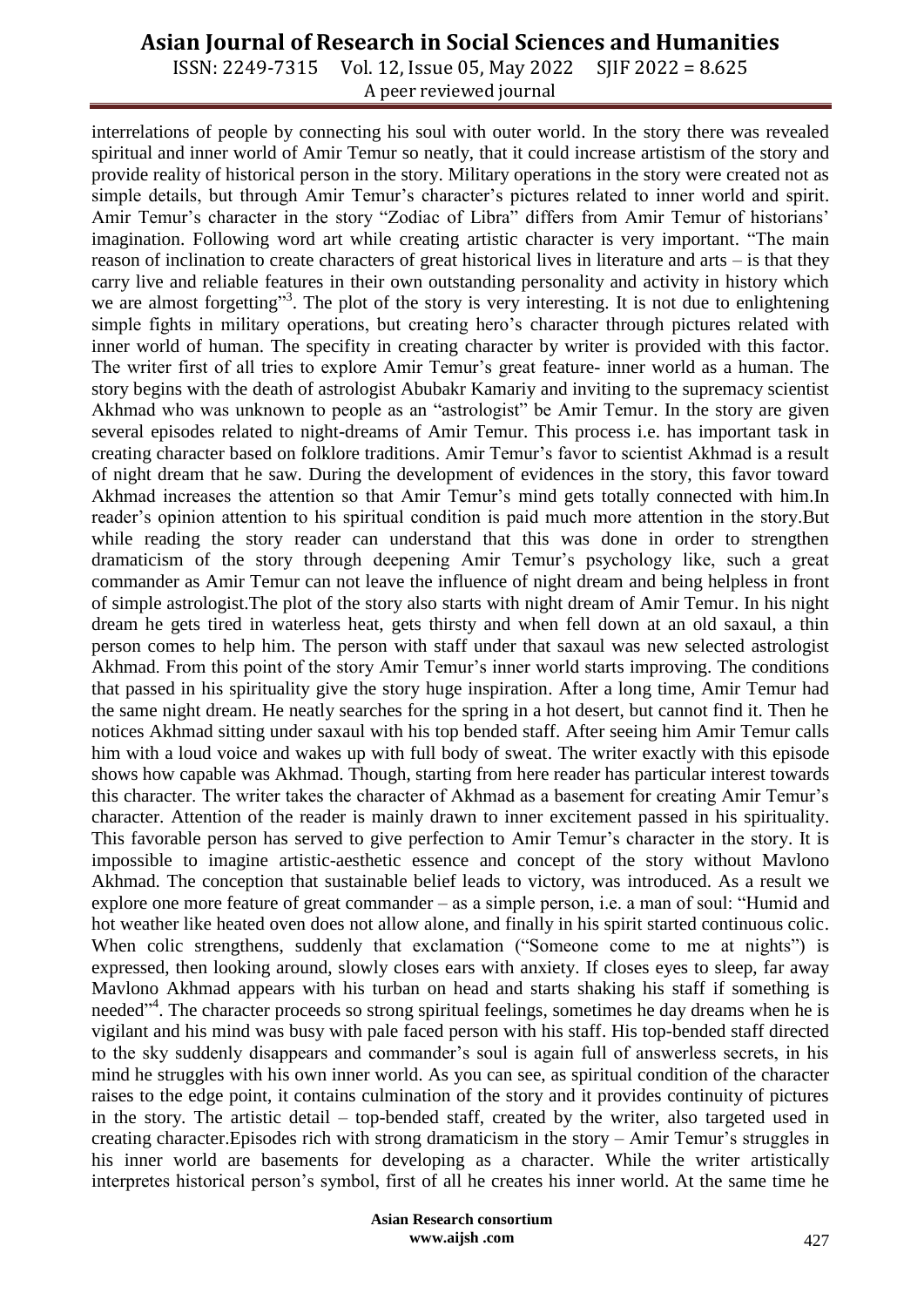ISSN: 2249-7315 Vol. 12, Issue 05, May 2022 SJIF 2022 = 8.625 A peer reviewed journal

draws readers to this world also. Appearing invisible thread, connectivity between the character and reader shows the mastership of the writer.

Characters such Mavlono Akhmad in "Zodiac of Libra", Mukhammad Moloniy in "Pakhlavan Makhmud", Mulla Abdujabbor and Mavlono Davoiy in "Sherdor" written after the writer, firstly, the set goal of writer, i.e. enlightening aesthetic conception and ideal essence from inner side, secondly spiritual membranes and thirdly drawing struggles, providing continuity of events, drawing reader's attention to artistic-aesthetic conclusions and finally creating master characters to create ideal characters' gallery. Also, the write in order to increase artistism of the story, brings information about one historical place that we don't see any other information about this place in other works. The situation related with this place also serves to create Amir Temur's character. This picture also increases artistic perfection of the character. "Creating artistic work about historical people is a difficult process. Because, besides enlivening the history, it is necessary to express the nature, morality, spirituality to the real logics by taking into consideration historical reality. And it should not be in expression, but should be described through real events, action, activity, thinking and verbally"<sup>5</sup>. Asad Dilmurod in his story "Zodiac of Libra" tried to present each character with unrepeated features. It is known from the history that Amir Temur besides being the great commander, he was a kindhead for his family, kind father for his children and grandchildren and responsible person. In particular, Amir Temur's feelings after his son Umarshaykh Mirzo's death, is sensibly described by the writer. "Sohibkiran is affected: first his body got cold, then from the head to feet became hot, whole thinking and greatness became faded, his heart stopped beating, the blood stopped which recently flew strongly, his soul totally emptied. Recently shining with brilliants world disappeared somewhere and appeared some place hell-like foggy land..."<sup>6</sup> . This kind of psychological description used for spiritual feelings reveals one more feature of character's inner world. At the same time we can see Amir Temur's humanity feelingsfrom thinking to grow up seriously his 16 years old grandson Pir Mukhammad, whose father has recently died and think about his future life.

"Author of historical novel, must be artist and at the same time scientist. At times he must compete with historian-scientist, to reveal unknown facts and events to the science, and especially introduce inner mechanisms, details, reasons, consequences of these facts and events literally, and can fill some unrevealed points of the history"<sup>7</sup>. As a culmination of inner feelings in character's spirit can be shown when Amir Temur heading away to Khumoyun Urda and seeing barbaric destroyed Dabusiya castle. This unintended description is given as following in the story: "Sahibkiran aimed to cross the way to Khumoyun urda. By riding all sweated horse, he saw hot sands and oasis among empty hillocks, when looking attentively, oh my Lord, in front of him something destroyed is burning and crying voicelessly, it is Dabusiya!Suddenly he expressed this word, pulled his horse to gallop and looked around with sorrow and unexpectedly got threatened by what he saw"<sup>8</sup>. Along with creating character trough strong psychological descriptions, author guarantees his creativeness and wide imagination world by entering description of historical reality about Dabussiya which was not mentioned anywhere else in artistic sources before. Existence of this historical reality in the story increases artistic scale of the work.Bringing episode about Dabusiya as the author mentioned, he hasn't referred to any historical sources, the basements for that were what he had seen. The writer was in a business trip to Bukhara to compile materials for "Makhmud Tarobiy". That time he was thinking about writingstory about Dabussiya castle.Later he enlightened it in the story "Zodiac of Libra". As per writer's interpretation, Dabussiya and Tarob are Chinghizid's victims.

"The main reason of inclination to create characters of great historical lives in literature and arts – is that they carry live and reliable features in their own outstanding personality and activity in history which we are almost forgetting"<sup>9</sup>. Though, writer who is writing historical work takes historical fact as basement, main feature is – its artistic reflection contains works' aesthetic power.